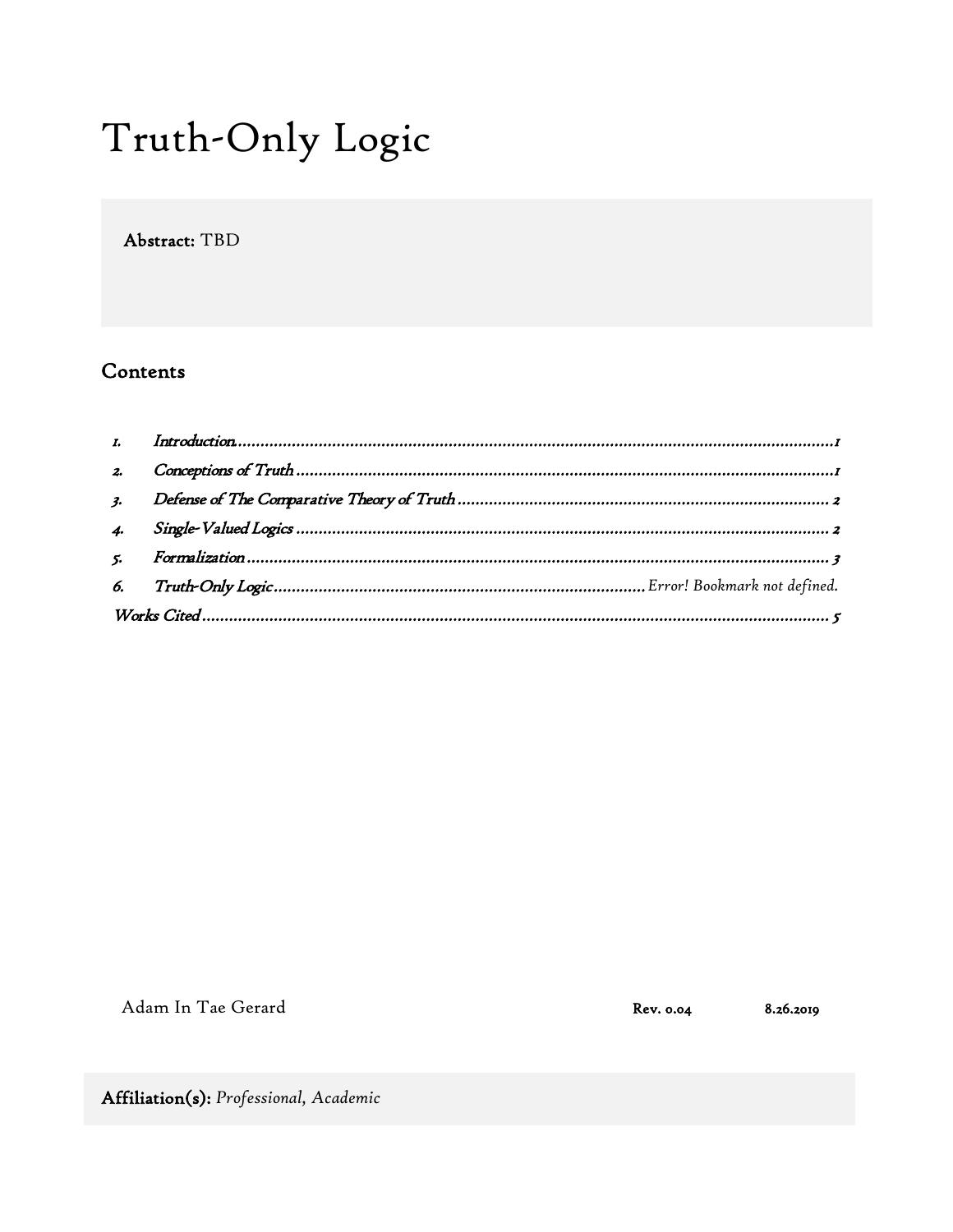# TRUTH-ONLY LOGIC

Adam In Tae Gerard

Affiliation(s): *Professional, Academic*

Abstract: TBD.

### 1. Introduction

<span id="page-1-0"></span>The principle aim of this paper is to articulate, define, and defend a class of logics I shall henceforth call *Single-Valued Logics* and from which I will develop a Truth-Only Logic.

## 2. Conceptions of Truth

<span id="page-1-1"></span>Gottlieb Frege provided the most comprehensive and systematic analysis of the notion of truth found most frequently throughout logic and mathematics (1890's). On that view, *The True* is cleanly separated from *The False*.



The True and The False are conceived as unitary objects and are treated as such within truth-functional systems that adhere to that philosophy. Tokens '⊤' and '⊥' are singularly instantiated.

Truth and Falsity are complementary, dual-pairs, existing as an oppositional symmetry.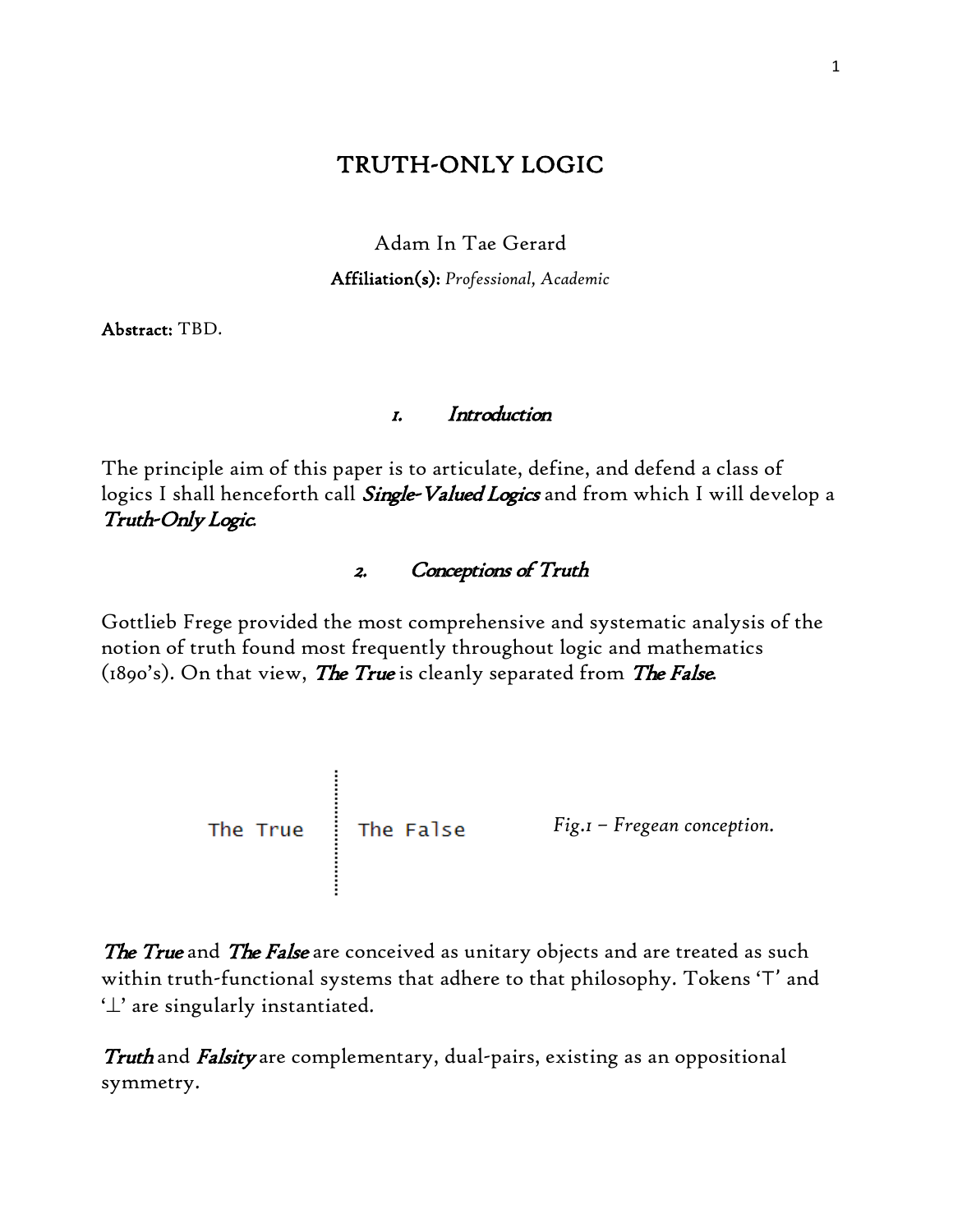Simple dual-symmetries of this sort give rise to powerful tools. Discourse, and the ability to make "progress" through the negation and refutation of ideas becomes possible.

# 3. Defense of The Comparative Theory of Truth

"There are no facts, only perspectives."

<span id="page-2-0"></span>Many philosophers have previously defended alternatives to the so-called correspondance theory of truth. The quote at the top of this section originates in Friedrich Nietzsche's observations in the 1870's. Others, such as Ludwig Wittgenstein have critiqued the possibility of the *picture-theory of meaning and* language (which involves *correspondance qua isomorphism*) in 1913.

Here, I will introduce and defend the *comparative theory of truth* which asserts:

- 1. There are no falsehoods only truths.
- 2. Some truths are better or worse than other truths.
- 3. Truths can be ordered by how much better or worse they are compared to other truths.

One way to instantiate a *comparative theory of truth* is through what I shall call a Single-Valued Logic where Truth-Values are identified with a specific subset of a singular, top-level, Truth-Value and each subset is *ordered*.

# 4. Single-Valued Logics

<span id="page-2-1"></span>Definition 1. *Single-Valued Logic*.

- 1. A logic *L* with a single-valued semantics *T* such that: a. *T* is a totally ordered set
	- b.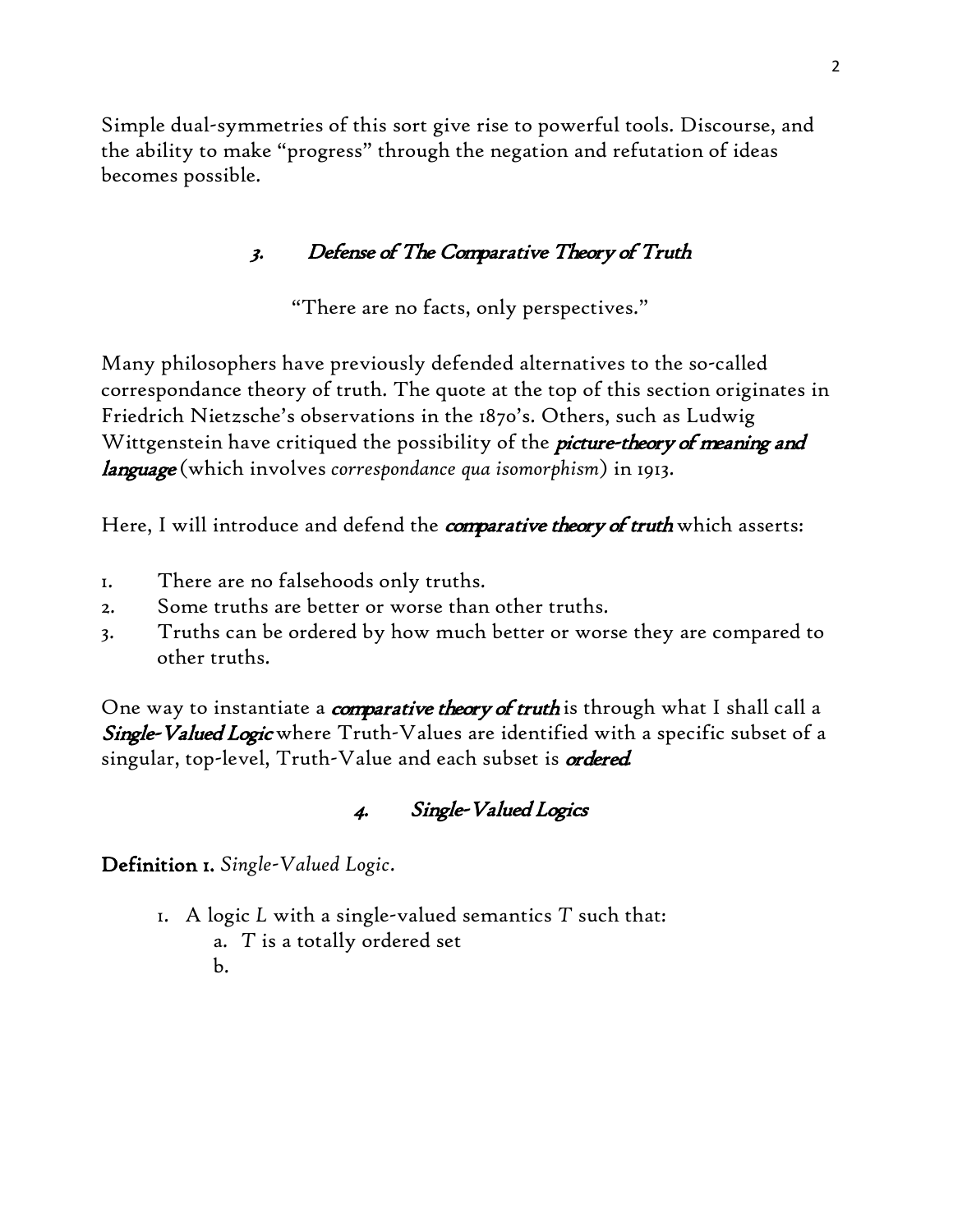$$
T = \left\{\begin{array}{ccc} & & \\ & & \end{array}\right\} \qquad T2 \qquad \left\{\begin{array}{ccc} & & \\ & T3 & \\ & & \end{array}\right\} \qquad T4 \qquad \left\{\begin{array}{ccc} & & \\ & T5 & \\ & & \end{array}\right\} \qquad \qquad \longrightarrow \qquad \longrightarrow
$$

*Fig. 2 – The comparative theory of truth.*

## 5. Truth-Only Logic

#### 6. Formalization

<span id="page-3-0"></span>A single non-atomic top-level Truth-Value *T* partitioned into subsets  ${T_0, T_1, ..., T_n}$  such that *T*:

 $*$   $T_o$  <  $T_1$  <  $T_2$  ... <  $T_n$  <  $T_1$ 

A class of wff Ware mapped to T such that for every  $w \in \mathcal{w}$ ff:  $w \to T$ . The truthtable for *LT* can be defined by referring to the corresponding Classical semantics of each logical operator. Note that the formulation below is standard, we might permutate the axiom to see what the system entails (thereby identifying not one but two whole new systems).

#### Consequent preservation of the material conditional.

The material conditional preserves the truth-value of the consequent.

- 1. The *Classical Truth-Value* of a *material conditional* is defined by: a. *If*  $I(q) = T$  *then*  $I(p \rightarrow q) = T$ **b.** If  $I(q) = F$  *and*  $I(p) = T$  *then*  $I(p \rightarrow q) = F$
- 2. Correspondingly, the *Single-valued Truth-Value* is defined by: a. *If*  $I(p) < I(q)$  *then*  $I(p \rightarrow q) = I(q)$ b. *If*  $I(q) < I(p)$  *then*  $I(p \rightarrow q) = I(q)$

#### Negation complementation.

Negation reverses a truth-value or maps the proposition to the complement.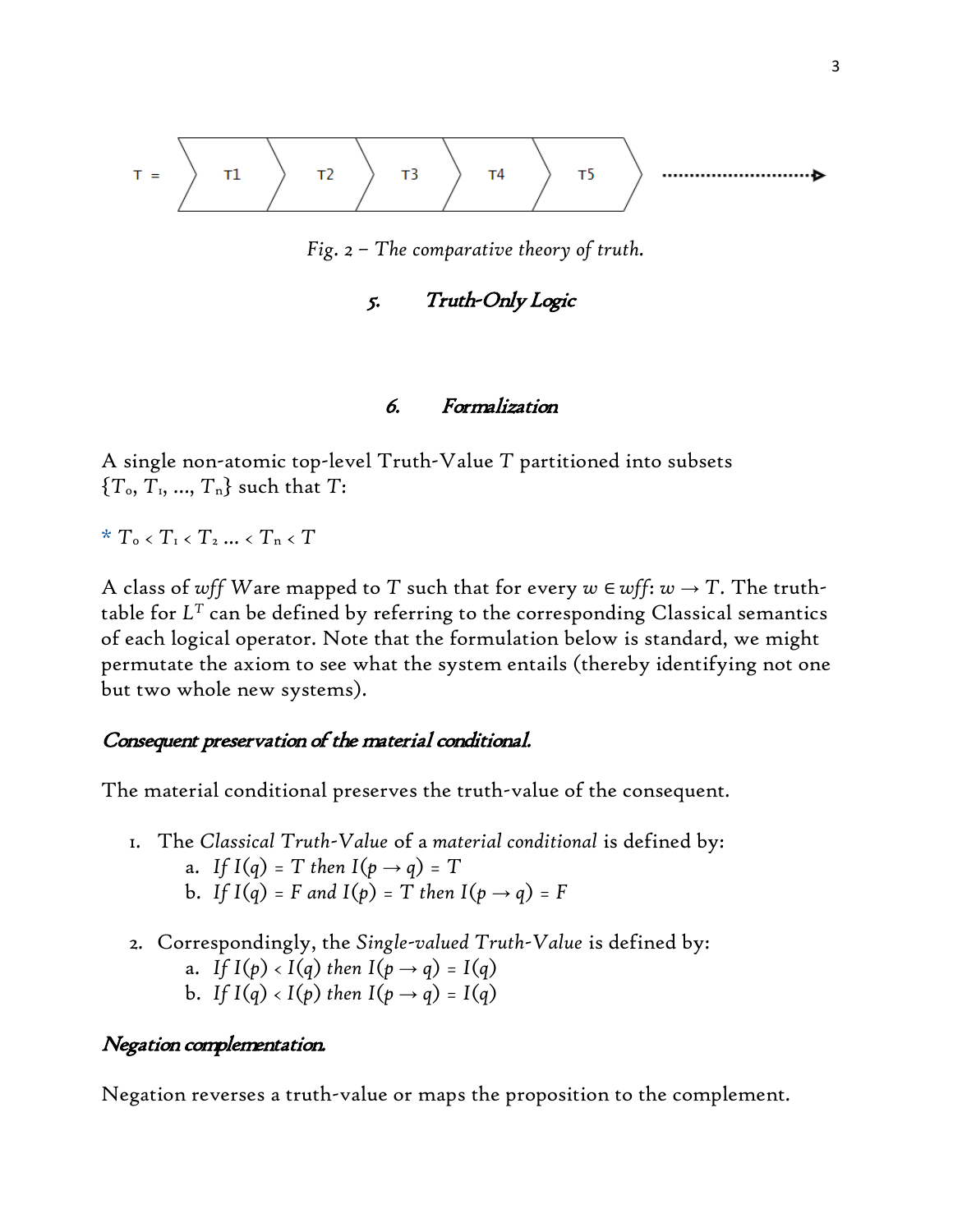- 1. The *Classical Truth-Value* of a *negated proposition* is defined by: a. *If*  $I(p) = T$  *then*  $I(\neg p) = F$ **b.** If  $I(p) = F$  then  $I(\neg p) = T$
- 2. Correspondingly, where \* indicates the set-theoretic *complement* of *function*, the *Single-valued Truth-Value* is defined by:
	- a. *If*  $I(p)$  *then*  $I(\neg p) = I(p)^*$ b. If  $I(-p)$  then  $I(p) = I(-p)^*$

TBD – Two ways at least strong negation or weak negation. Former involves the *full complement*. Weaker involves *any other set*.

#### Conjunct conservation.

Conjunction requires that both conjuncts be true.

- 1. The *Classical Truth-Value* of a *conjunction* is defined by: a. *If*  $I(q) = T$  *and*  $I(p) = T$  *then*  $I(p \& q) = T$ **b.** *Else*,  $I(p \& q) = F$
- 2. Correspondingly, the *Single-valued Truth-Value* is defined by: a. *If*  $I(p \text{ and } I(q) \text{ then } I(p \text{ & q}) = I(-p) \cdot U(-q) \cdot V$

TBD – 2a …

#### Disjunctive preservation.

Two principles largely shape and define disjunction: (1) weakening  $(p \nvert p \vee q)$  preserve the value of *p* and (2) that *p*'s being true is sufficient for the proposition *p* ∨ *q* being true*.* The former is a rule of inference (and in many systems an introduction rule allowing a disjunct proposition to appear in a proof), the latter line of thought is used to justify the former.

- 1. The *Classical Truth-Value* of a *disjunctive conservation* is defined by: **a.** If  $I(q) = F$  and  $I(p) = T$  then  $I(p \vee q) = T$
- 2. Correspondingly, the *Single-valued Truth-Value* is defined by: a. *If*  $I(p) < I(q)$  *then*  $I(p \vee q) = I(q)$